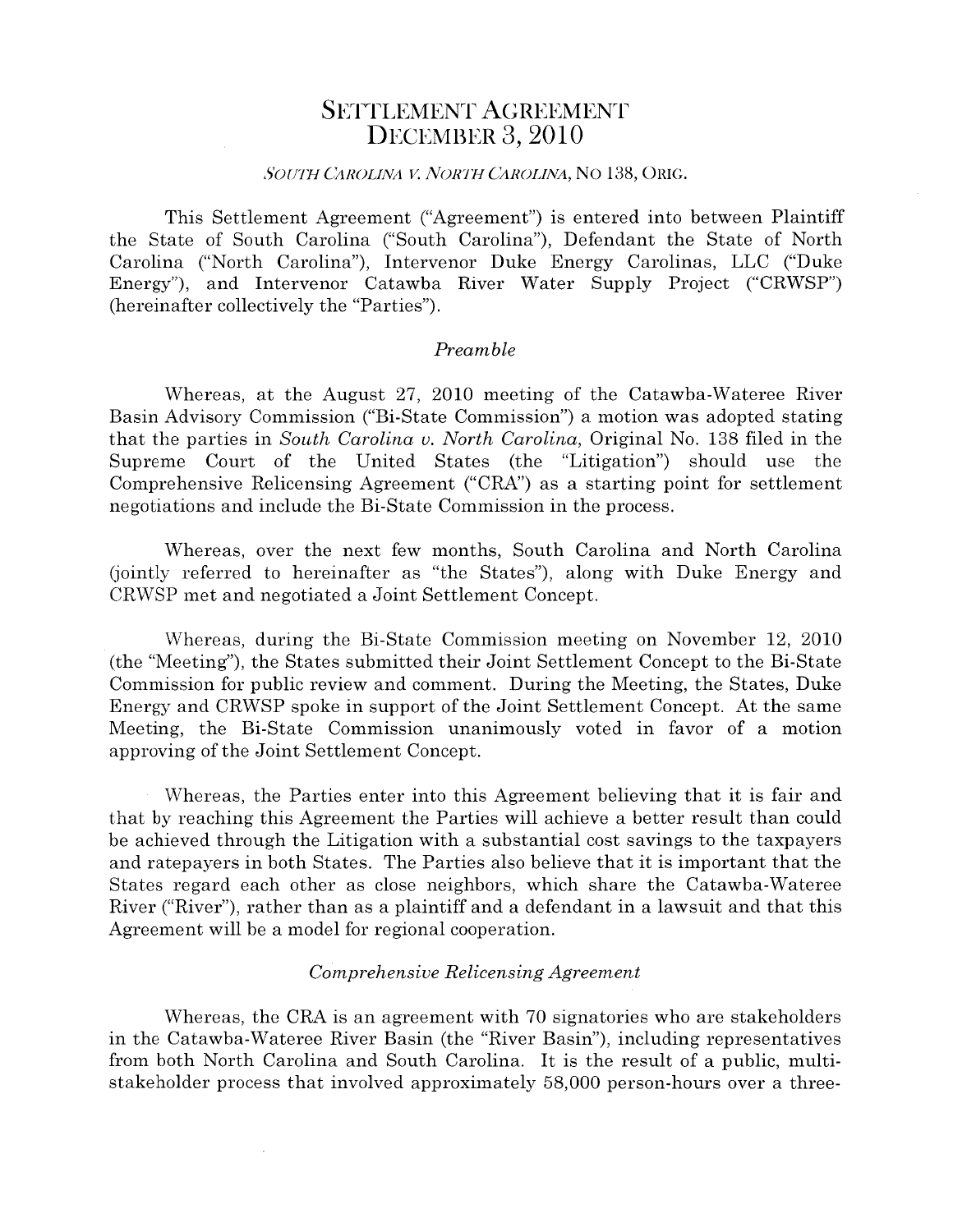year period and was initiated as par<sup>t</sup> of Duke Energy's process for obtaining <sup>a</sup> new hydropower license ("New License") from the Federal Energy Regulatory Commission ("FERC") for its Catawba-Wateree Hydro Project, FERC Project No. 2232 (the "Project").

Whereas, South Carolina, North Carolina, Duke Energy and CRWSP all agree that the CRA is an appropriate foundation for resolution of this Litigation and that they should each commit to continue to work together to help the CRA achieve its intended purposes and deliver its agreed-upon provisions throughout its intended duration (i.e., through the term of the New License to be issued by FERC). The license articles proposed in the CRA would, if adopted by FERC, allow the New License for the Project to be "best adapted to <sup>a</sup> comprehensive plan for improving or developing the waterway" for beneficial public purposes as required by the Federal Power Act. The Parties suppor<sup>t</sup> the CRA, which in combination with <sup>a</sup> New License consistent with the CRA will require Duke Energy to operate the Project to deliver the agreed upon provisions of the CRA throughout its intended duration (i.e., throughout the term of the New License to be issued by FERC).

#### Interbasin Transfers

Whereas, although they are only <sup>a</sup> small par<sup>t</sup> of the total water use in the River Basin, interbasin transfers ("IBTs") have played <sup>a</sup> key role in the controversy between the two States. The Parties approve the CRA, including but not limited to the Proposed License Articles set forth in Appendix A and the Parties agree that the Current and Projected (Year 2058) Water Withdrawals and Returns set forth in Appendix H which are based on the 2006 Water Supply Study are reasonable. This agreemen<sup>t</sup> is reflected by the signed approval by the North Carolina Department of Environment and Natural Resources with its Divisions of Forest Resources, Parks and Recreation, Water Quality and Water Resources, the South Carolina Department of Archives and History, the South Carolina Department of Natural Resources, and the South Carolina Department of Parks, Recreation and Tourism.

Whereas, North Carolina acknowledges that the South Carolina Water Resources Commission issued <sup>a</sup> Class I Interbasin Transfer Permit to CRWSP authorizing the transfer of water from the Catawba River Basin not to exceed 20.0 million gallons per day ("mgd"). CRWSP acknowledges that its IBT of water in Union County, North Carolina is subject to regulation under North Carolina's IBT statute, and that, absent further approvals by North Carolina, CRWSP may not make IBTs of water in North Carolina in excess of the amount grandfathered under that statute.

Whereas, cumulatively IBTs out of the River Basin currently allowed or proposed in either South Carolina or North Carolina do not result in total actual annual average withdrawals that equal or even approach the projected IBTs used in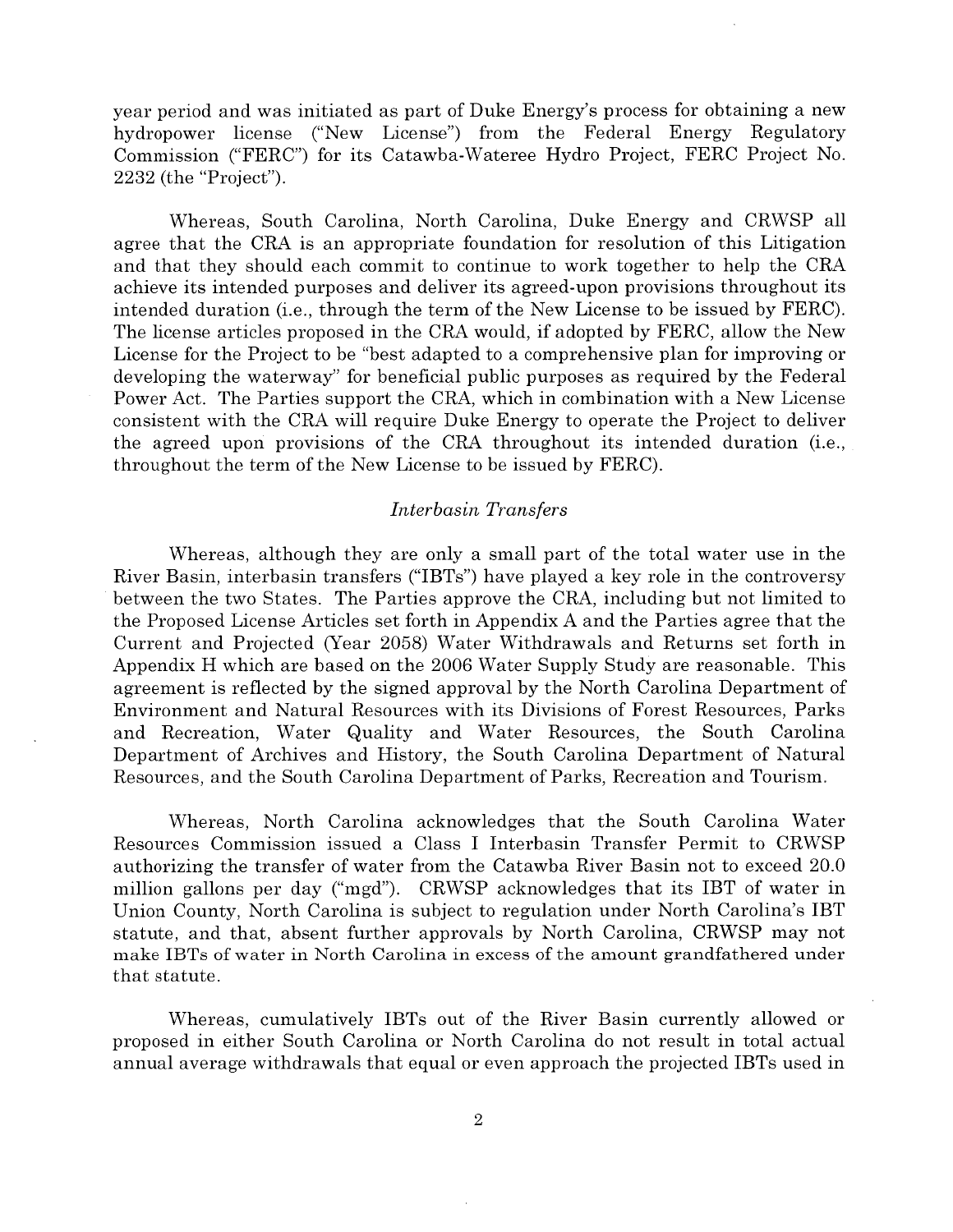CRA modeling. In any case, the projected future IBT withdrawals that might be in use by <sup>2058</sup> were only <sup>a</sup> par<sup>t</sup> of the whole study of water use. The CRA contemplated that changed circumstances might require adjustments to the Low Inflow Protocol ("LIP") in the future.

#### Agreement

#### The Parties hereto agree as follows:

First, South Carolina and North Carolina agree generally to regulate the use and withdrawal of water from the River Basin and to encourage or, as appropriate, require conservation especially during periods of drought. To the extent either State requests that the other State provide information or follow particular procedures, it should as <sup>a</sup> matter of comity and reciprocity impose the same demands on its own agencies and departments. The Parties agree that during periods of low inflow as set forth in the CRA, the LIP in the CRA contemplates water withdrawal reduction measures in both States.

Second, the States agree to update the Catawba-Wateree River Basin Water Supply Study ("Study") every 10 years, working cooperatively with the Catawba Wateree Water Management Group ("CW-WMG"). The updated Study will use the CHEOPS® model, or another model mutually agreed upon by the North Carolina Department of Environment and Natural Resources ("NC DENR"), the South Carolina Department of Health and Environmental Control ("SC DHEC"), the North Carolina Wildlife Resources Commission ("NC WRC"), the South Carolina Department of Natural Resources ("SC DNR"), CW-WMG, Duke Energy and CRWSP, to assess and reassess consumptive water uses within the River Basin and for other planning purposes. The planning for the updated Study shall include NC DENR, SC DHEC, SC DNR, NC WRC, Duke Energy, CRWSP, and the CW-WMG. While the Study is being updated, opportunity will be provided for public comment.

Under this Agreement, the first update of the Study would be due no later than by the end of 2018. The cost of the Study will be borne by the CW-WMG, South Carolina and North Carolina in shares to be mutually agreed upon. The Attorneys General of the two States shall be kept apprised and receive <sup>a</sup> copy of the Study.

Third, the States agree to work together to coordinate with each other and implement the policies and procedures necessary for <sup>a</sup> consistent system of approving IBTs within the River Basin. The States should implement within their respective jurisdictions approval processes for future additional IBTs that contain the following elements.

a) Notice of applications shall be given to the other water users in the River Basin in both States, upstream and downstream, sufficient to inform them of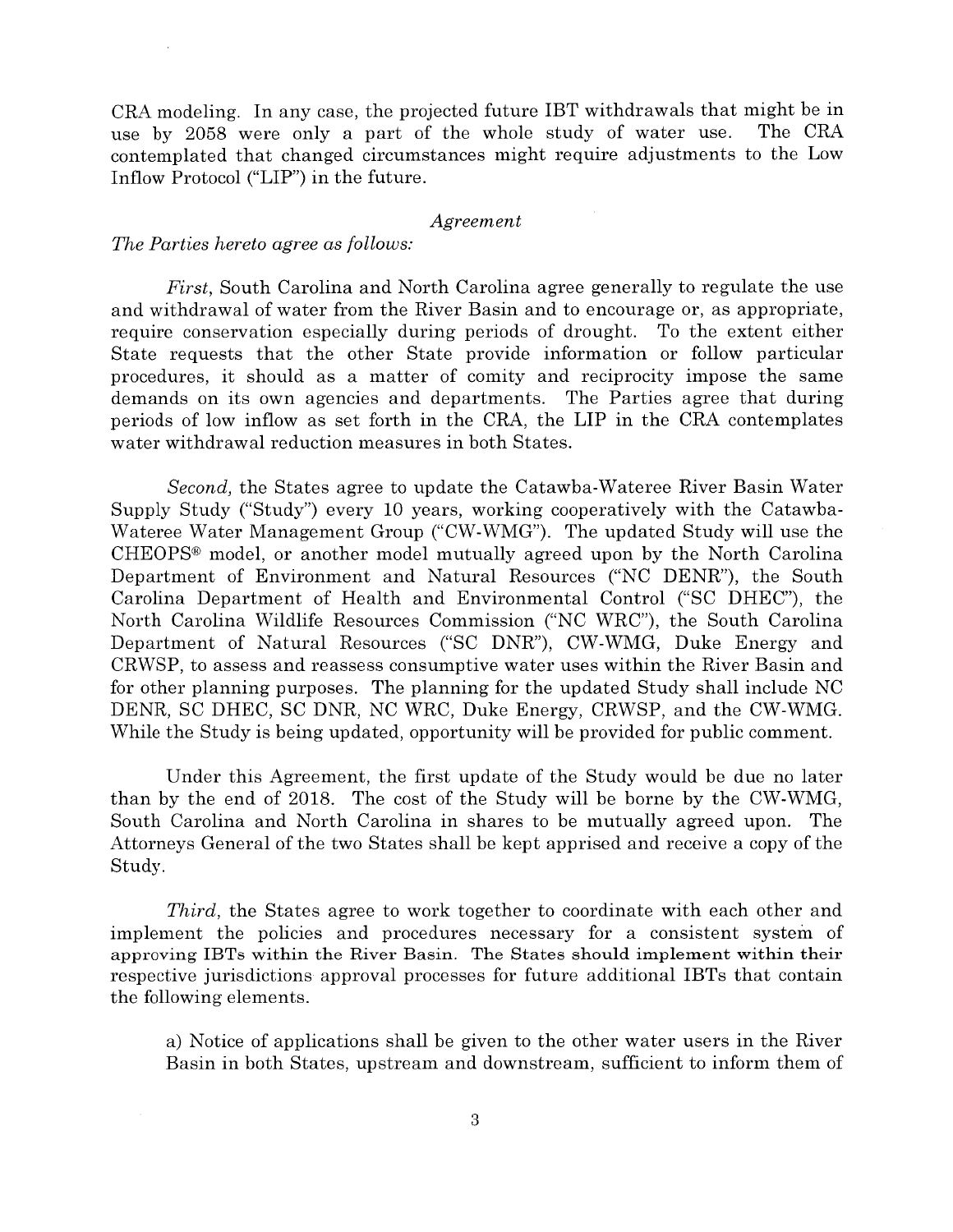the details of the proposal. In addition, there shall be public meetings for interested parties and the public to provide information regarding the nature and extent of the proposed IBT.

b) An environmental impact statement shall be prepared for every proposed IBT of water from the River Basin to another major basin.

c) Written findings of fact must be made addressing the necessity for and reasonableness of the proposed IBT, the foreseeable future detrimental effects on the source river basin and benefits to the receiving river basin, reasonable alternatives to the proposed IBT, and any other facts and circumstances that are reasonably necessary for the appropriate regulatory body to assess the proposed IBT. Such findings shall include, but not be limited to, specifically assessing the effects of the IBT in times of drought on invocation of LIP Stages 0-4.

d) The applicant shall have the burden of proving the justification for the proposed IBT.

e) Each State shall prepare an annual repor<sup>t</sup> of the average daily transfer amounts for each entity holding an IBT certificate and provide it to the other State.

Fourth, the States agree that during periods of drought, both States should require all owners of water withdrawal intakes within their respective jurisdictions who depend on the water storage in one or more Project reservoirs to implement drought response plans which are no less stringent than the requirements of the LIP applicable to their water intakes.

Fifth, the States agree to develop <sup>a</sup> Memorandum of Agreement ("MOA"), as soon as reasonably practicable following dismissal of the Litigation, to coordinate their agency permitting/approval processes for bi-state water providers, such as CRWSP, to the extent feasible under the laws of each State, for the purpose of avoiding unnecessary duplication. Public participation in the development of the MOA would include the State agencies' soliciting suggestions from CRWSP and other, similarly situated entities before the States begin negotiating the MOA and then allowing for comment on the draft MOA once it is developed but before it is made final.

Sixth, the Parties agree to dismiss the dispute in the Supreme Court of the United States with each Party to bear its own attorneys' fees and costs. All Parties agree to cooperate fully and execute any and all supplementary documents and to take all additional actions which may be necessary or appropriate to dismiss the Litigation.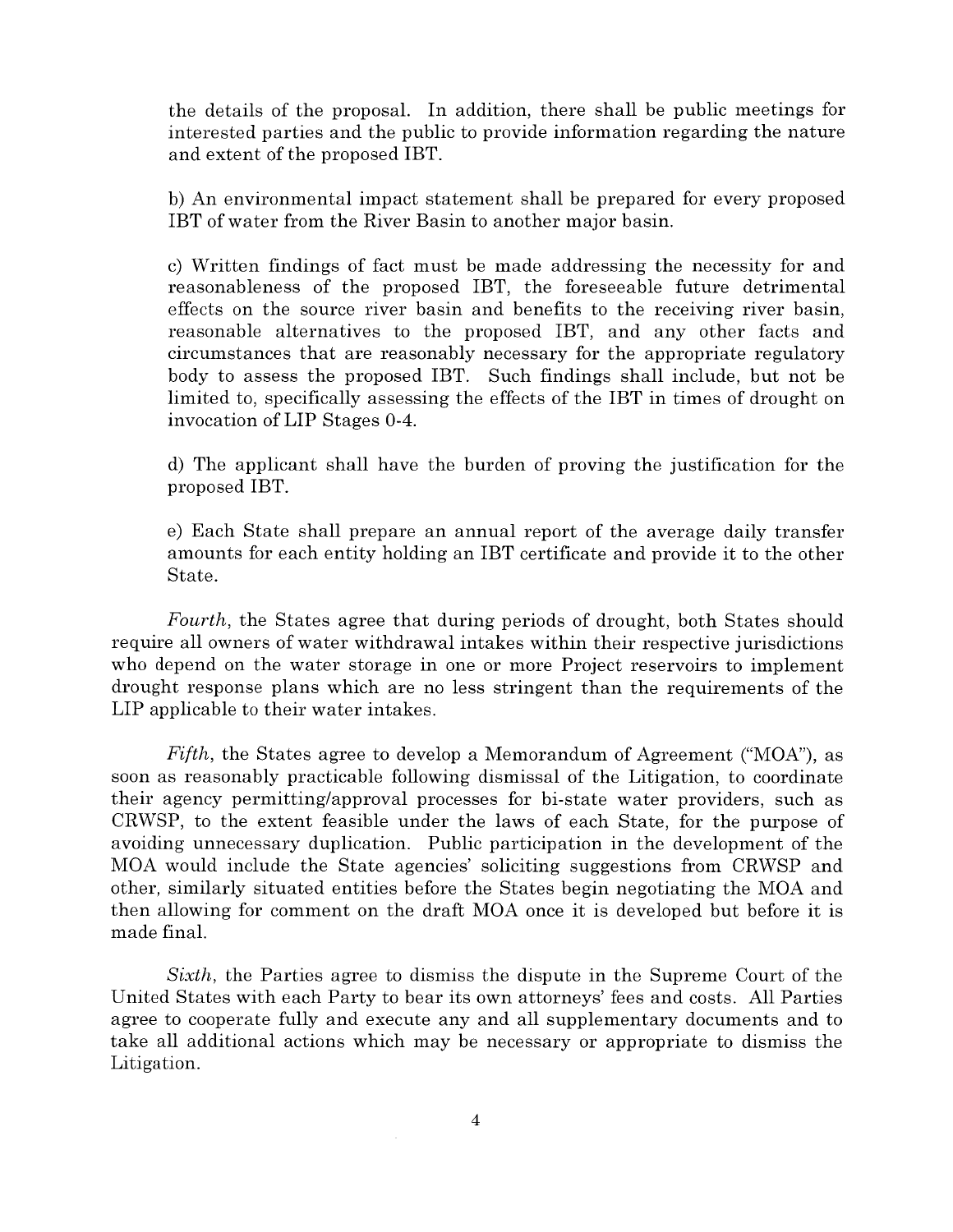Seventh, the Parties agree that henceforth and during the term of the New License neither State will file an action in the Supreme Court of the United States against the other relating to or seeking an equitable apportionment of the River, whether in an action for injunction or otherwise, as long as each State abides by the CRA and this Agreement; provided, that in the event of material future changes in water use or water demand from those contemplated by the presen<sup>t</sup> CRA, either State may file such suit after first making <sup>a</sup> good faith effort to address its issues relating to equitable apportionment of the River with the other State. The States will agree in such event to seek during <sup>a</sup> period of no less than ninety days to negotiate <sup>a</sup> further agreemen<sup>t</sup> to avoid the need for such suit. The States' efforts may include seeking resolution of the dispute before the Bi-State Commission. Nothing herein shall preven<sup>t</sup> the Parties from raising other issues relating to the River before FERC or an appropriate state agency in accordance with the power and authority of such agencies. Seventh, the Parties agree that henceforth a<br>License neither State will file an action in the Sup<br>against the other relating to or seeking an equita<br>whether in an action for injunction or otherwise, as<br>CRA and this Agreem

Eighth, this Agreement shall become effective on the date it is signed by all parties.

Signed for and on behalf of the State of South Carolina, Plaintiff

Henry Dargan McMaster Attorney General of the State of South Carolina Post Office Box 11549 Columbia, SC 29211 (803) 734-3970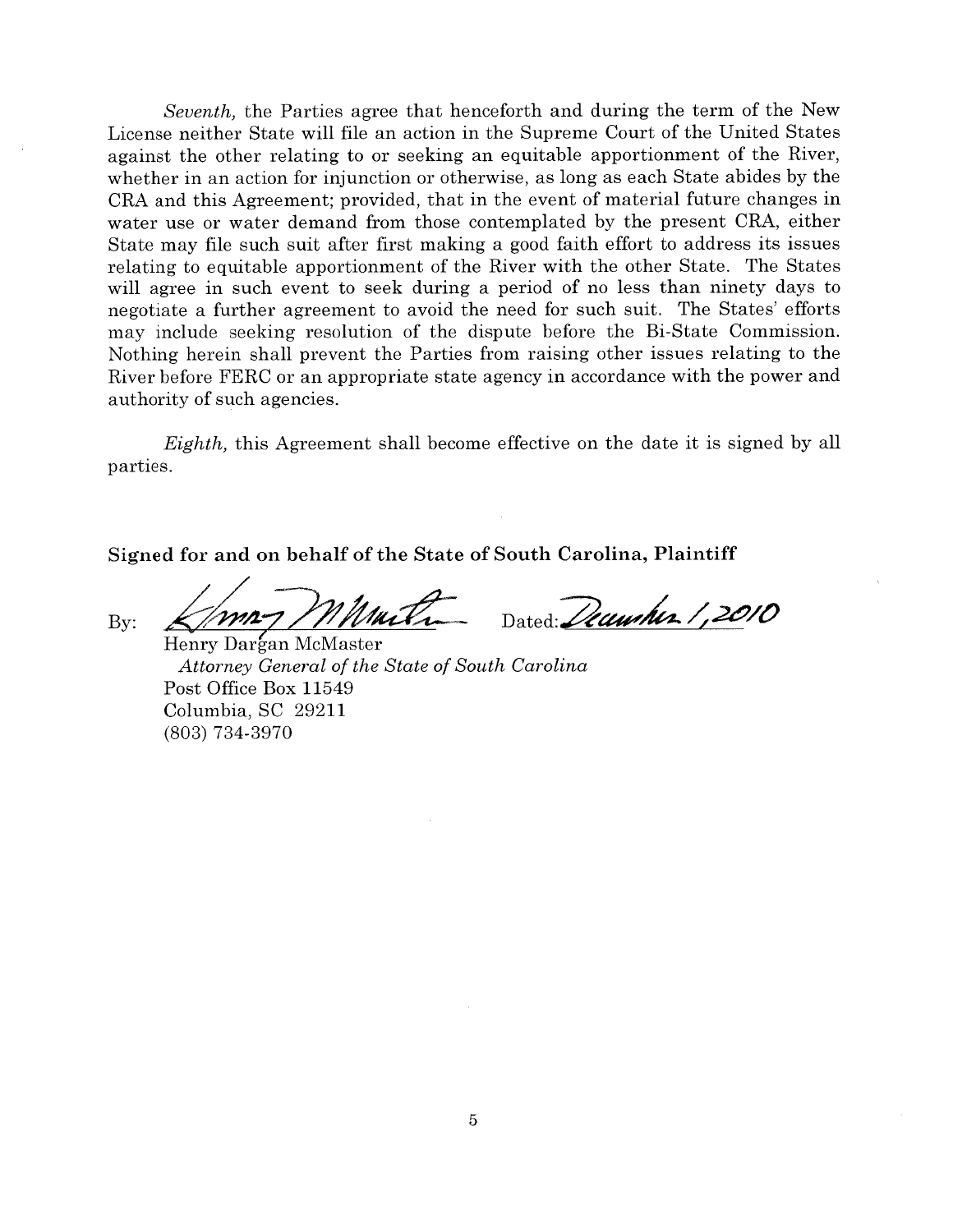Signed for and on behalf of the State of North Carolina, Defendant

By:

Dated:  $12/10/2010$ 

Roy Cooper Attorney General of the State of North Carolina North Carolina Department of Justice Post Office Box 629 Raleigh, NC 27609-0629 Phone: (919) 716-6900

 $\overline{\phantom{a}}$ 

Ler

Cos

South Carolina v. North Carolina, Orig. No. 138 Settlement Agreement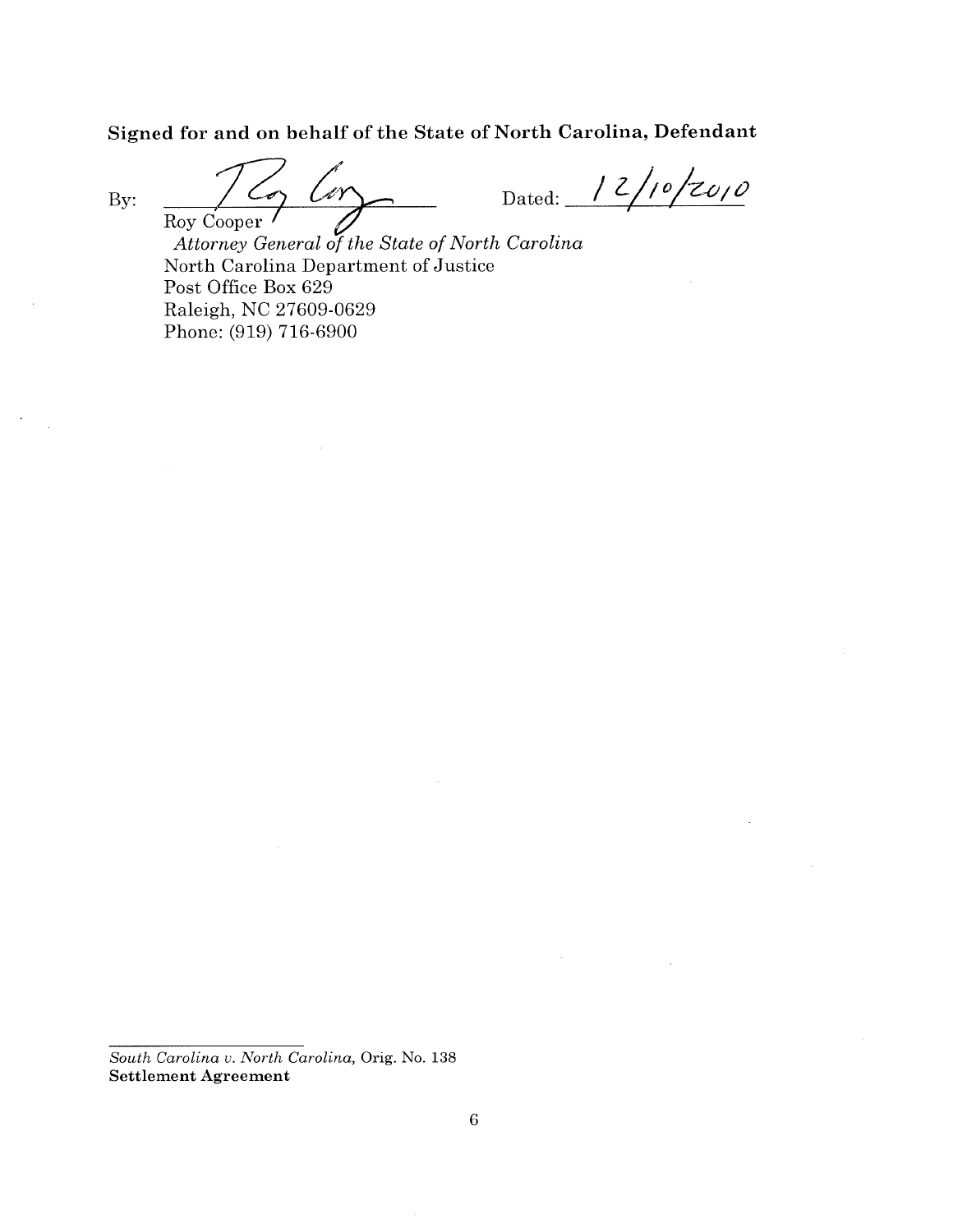For Duke Energy Carolinas, LLC, Intervenor

By:

Steven D. Jester,

Dated:  $12/2/10$ 

Hydro Strategy, Licensing & Lake Services, Duke Energy Carolinas, LLC

For Duke Energy Carolinas, LLC, Intervenor<br>By:<br>By:  $\frac{2}{\sqrt{2}} \frac{1}{\sqrt{2}}$  Dated:  $\frac{12}{2}/10$ <br>VP Hydro Strategy, Licensing & Lake Services, Duke Energ<br>Approved as to form and content:<br> $\frac{1}{\sqrt{2}}$  Dated:  $\frac{1}{\sqrt{2}}$ 

Garry S. Rice, Associate General Counsel Duke Energy, Law Department — ECO3T 526 South Church Street Charlotte, NC 28202 P.O. Box 1006 Charlotte, NC 28201-1006 Phone: (704) 382-8111

Counsel for Intervenor Duke Energy Carolinas, LLC

South Carolina v. North Carolina, Orig. No. 138 Settlement Agreement